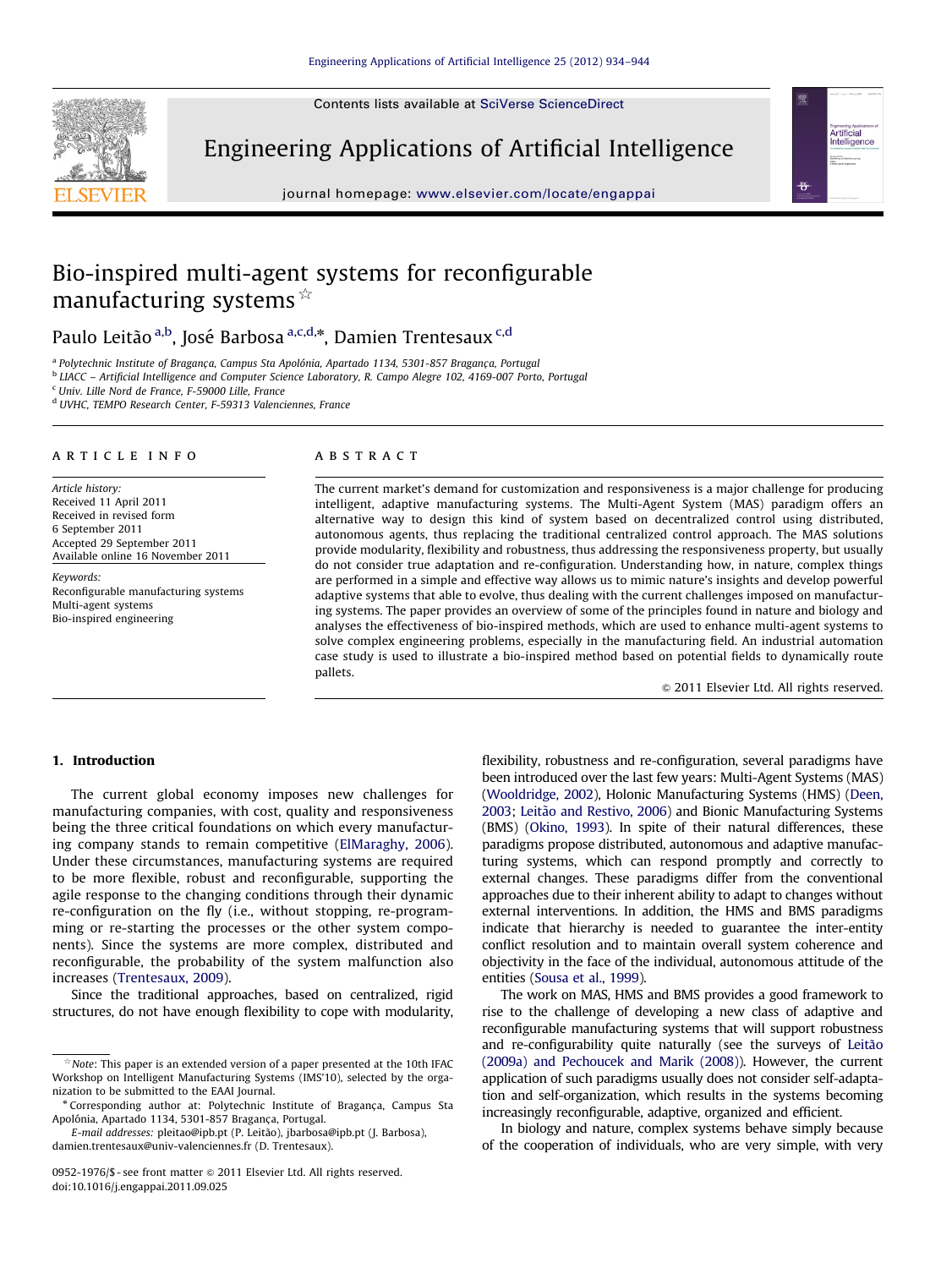<span id="page-1-0"></span>limited cognitive skills (e.g., the colonies of ants and bees). Biological insights have been the source of inspiration for the development of several techniques and methods to solve complex engineering problems, such as logistics and traffic optimization, telecommunications networks, economic markets and production systems (Leitão, [2009b\)](#page-8-0). Multi-Agent Systems have already inherited certain ideas derived from biology and nature, but they can be enhanced with other biological insights, notably the swarm intelligence and self-organization, to obtain more responsive, adaptive systems that address the current requirements imposed on manufacturing systems. In particular, bio-inspired techniques can contribute to obtaining manufacturing systems with the desired characteristics of flexibility, robustness, re-configuration and responsiveness.

The motivation of this paper is to understand how bio-inspired techniques can be used to solve complex engineering problems. Thus, some biological phenomena are studied, some of the existing bio-inspired applications are analyzed, and then the real benefits of bio-inspired MAS for solving the current manufacturing control problems are examined. A real implementation of a bio-inspired solution for routing pallets in a flexible manufacturing system is described to illustrate its suitability.

The remainder of this paper is organized as follows. Section 2 provides an overview of biological phenomena, and [Section 3](#page-2-0) introduces some bio-inspired techniques and methods used to solve complex problems, especially manufacturing problems. [Section 4](#page-4-0) discusses the suitability of bio-inspired multi-agent systems solutions for the manufacturing field, and [Section 5](#page-6-0) describes a bio-inspired solution based on potential fields for an industrial automation case study. Finally, [Section 6](#page-7-0) presents our conclusions and our prospects for future research.

#### 2. Basic concepts found in biology

Nature offers plenty of powerful mechanisms, refined by millions of years of evolution, to handle emergent and evolvable environments [\(Leit](#page-8-0)ã[o, 2009b](#page-8-0)). This section tries to show how complex things behave simply in nature and biology, introducing the concepts of swarm intelligence (Section 2.1) and evolution and self-organization [\(Section 2.2](#page-2-0)).

#### 2.1. Swarm intelligence

In biology, complex systems are based on entities that exhibit simple behaviors, made of a small set of simple rules, with reduced cognitive abilities. The global system behavior emerges from a multiplicity of non-linear interactions among the individual entities. In such systems, the emergent behavior occurs without a pre-defined plan, is not driven by a central entity, and occurs only when the resultant behavior of the whole is greater and much more complex than the sum of the behaviors of its parts ([Holland, 1998](#page-8-0)). Some illustrative examples of this kind of emergent behavior can be found in the ant and bee societies. In fact, everybody knows that "a single ant or bee isnt smart, but their colonies are'' [\(Miller, 2007\)](#page-9-0); they are capable of displaying surprisingly complex behaviors.

Swarm intelligence, found in colonies of insects, can be defined as ''the emergent collective intelligence of groups of simple and single entities'' [\(Bonabeau et al., 1999\)](#page-7-0), thus reflecting the emergent phenomenon. Swarm intelligence offers an alternative way of designing intelligent, complex systems, in which the traditional centralized control is replaced by a distributed operations where the interactions between individuals lead to the emergence of ''intelligent'' global behavior, previously unknown [\(Bonabeau](#page-7-0) [et al., 1999](#page-7-0)). Examples of swarm intelligence include ant colonies, bird flocking, fish shoaling and bacterial growth [\(Miller, 2007\)](#page-9-0).

In such colonies, individuals possess a partial view of the world and require some way of communicating with others to achieve global objectives. However, the individuals in these colonies usually do not have the ability to communicate directly each other (e.g., like humans) and thus have recourse to an indirect form of communication that establishes a ''channel'' of information sharing. For example, ants communicate by using an indirect coordination mechanism known as stigmergy, derived from the Greek words stigma, which means mark or sign, and ergon, which means work or action (Grassé, 1959). In stigmergy, the trace left in the environment stimulates the execution of a subsequent action, by the same or different entity. In this mechanism, ants use a chemical substance known as pheromone, which acts like a trigger that individuals from the same species can sense and/or use in favor of the swarm (e.g., guidance when foraging for food) [\(Bonabeau et al., 1997](#page-7-0)) (Fig. 1a).

After finding a food site, ants walk back to the nest and lay down a pheromone trail to share information. Other ants foraging for food can sense the odor diffused by pheromones, and may lay a trail reinforcing the existing pheromones. The pheromones deposited in the nature suffer a natural process of evaporation, resulting in a reduction of the intensity of the odor; the reduction is directly proportional to the time elapsed from the nest to the food source (i.e., the more intense, the shorter distance traveled). If several ants make different trips to the same source of food,



Fig. 1. Indirect communication in insect swarms: (a) ant pheromone deposition (adapted from [Parunak and Brueckner, 2001](#page-9-0)); (b) the waggle dance used by bees.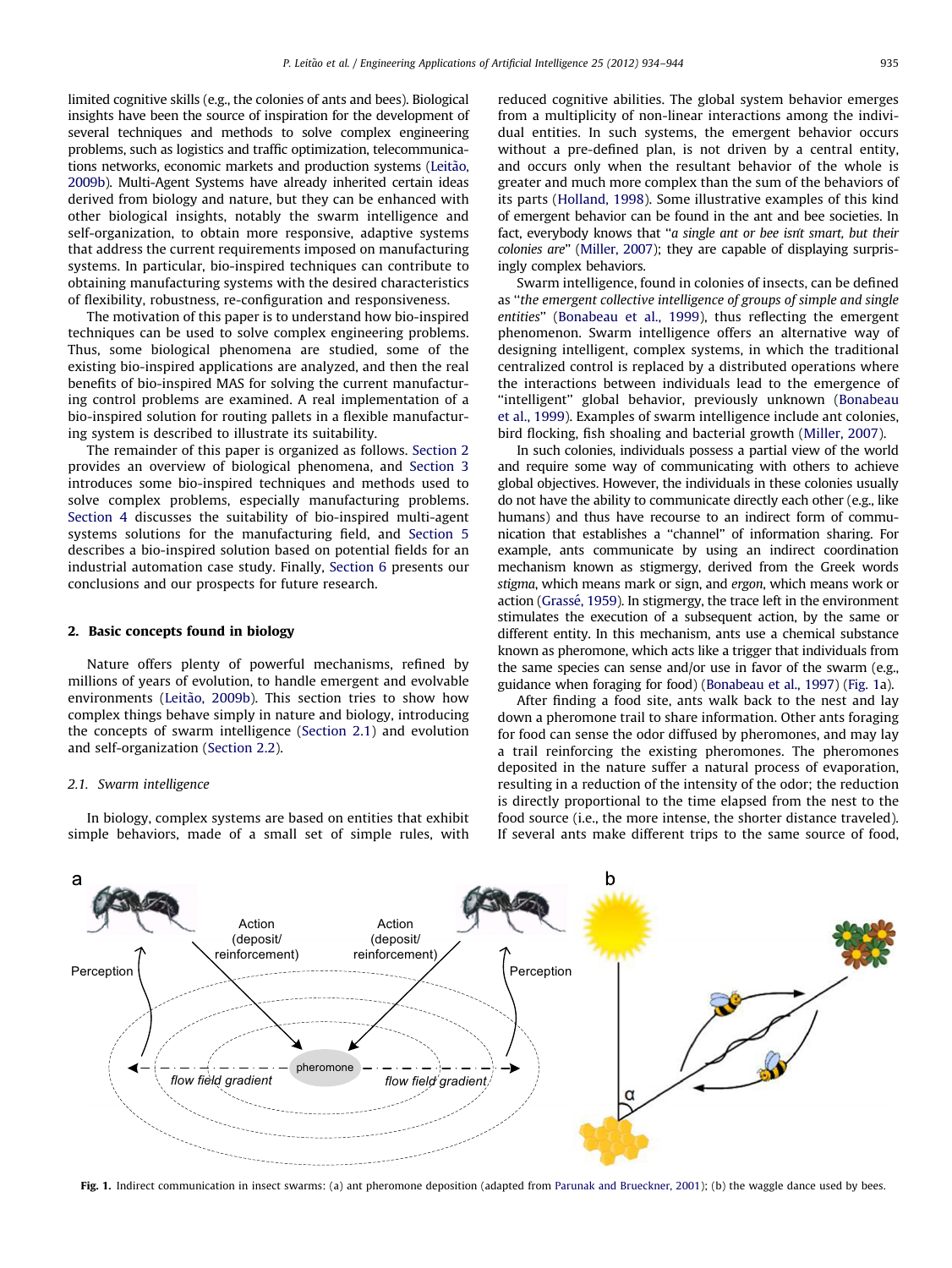<span id="page-2-0"></span>there will be several trips to the same source. The optimal solution (i.e., the shortest one) will be the trail that has more intense pheromones. After a while, gradually, the trails that have less intense pheromones are abandoned by the ants because the pheromones are not reinforced. Naturally, these trails are no longer considered as options. Sometimes, ants can walk randomly instead of choosing a pheromone trail, which is a good way to find new paths that have appeared in the mean time [\(Bonabeau et al., 1997\)](#page-7-0).

The double-bridge experiment conducted by [Deneubourg et al.](#page-7-0) [\(1990\)](#page-7-0) reinforces the idea that ants can indeed find the shortest paths to goals. In their experiments, if two equal paths from the nest to a food source, each path is chosen 50% of the time; in each experiment, the ants tend to choose only one path. On the other hand, if one path is significantly longer than the other, the ants chose the shortest one ([Goss et al., 1989\)](#page-8-0).

Another illustrative example of indirect communication supporting swarm intelligence is related to the waggle dance used by honey bees to share information about the direction and distance to patches of flowers yielding nectar and pollen. After scouting an area for a food source, honey bees return to the hive and inform other bees about the food source, performing a dance known as the ''waggle dance'', as shown in [Fig. 1](#page-1-0)b. This dance provides the following information to the other bees: (1) the rotation angle of the dance, in relation to the sun, states the direction in which the food source can be found and (2) the duration of the dance represents the travel distance to the food source [\(Bonabeau et al.,](#page-7-0) [1999](#page-7-0); [Frisch, 1967\)](#page-8-0). Other researchers suggest that this dance also provides a third kind of information related to the quality and quantity of the food source. This last information is shared by releasing a pheromone-type odor ([Dornhaus et al., 2003](#page-8-0)).

Swarm intelligence can be achieved more from coordinating activities of individuals and less from using decision-making mechanisms. A well-known example is the movement of flock of birds (e.g., the typical V formation), where individuals coordinate their movements in relation to the movement of the others ([Reynolds, 1987\)](#page-9-0). For this purpose, simple mechanisms are used to coordinate the individual behavior: feedback mechanisms, which use positive and negative feedback to regulate the system's behavior [\(Camazine et al., 2002\)](#page-7-0):

- (i) in positive feedback, the system responds to the perturbation in the same direction as the change (i.e., towards the amplification of the perturbation); and
- (ii) in negative feedback, the system responds to the perturbation in the opposite direction (i.e., towards the stabilization of the perturbation).

By combining both positive and negative feedback, the system can be maintained under control but pushed to its limits ([Camazine et al., 2002](#page-7-0)). For example, the simple rule ''I nest where other similar individuals nest unless there are too many fishes'' ([Camazine et al., 2002](#page-7-0)), used to describe fish nesting, combines positive and negative feedback: the first part uses positive feedback, allowing the aggregation of fishes in the same place to be increased, and the second part uses negative feedback, thus avoiding a high concentration of fishes in the same place. Other similar coordination mechanisms are found in other areas of science and nature, namely market laws [\(Markus et al., 1996\)](#page-9-0) and potential fields ([Vaario and Ueda, 1996](#page-10-0)), based on regulating the expectations of individuals with conflicts of interest.

#### 2.2. Evolution and self-organization

The Darwinian theory of evolution is a form of adaptation to dynamic environmental evolution. Darwin stated that nature is in a permanent transformative state in which the species would change from generation to generation, evolving to better suit their environment. Basically, Darwin saw the evolution as a result of environmental selection acting on a population of organisms competing for resources. In this evolutionary process, the selection is natural in the sense that it is purely spontaneous without a pre-defined plan. In other words, species tend to evolve to overcome their limitations and to adapt to external natural conditions. For example, a species can perform small spontaneous changes within their chromosomes, which provokes some physiological changes after a few generations.

Self-organization is another form of adaptation to dynamic environmental evolution. Several distinct, not necessarily contradictory, definitions can be found in the literature ([Massotte, 1995;](#page-9-0) [Bousbia and Trentesaux, 2002](#page-7-0); [Tharumarajah, 1998](#page-9-0)). However, the definition used in this paper is: ''The ability of an entity/system to adapt dynamically its behavior to external changing conditions without external intervention" [\(Leit](#page-8-0)ã[o, 2008b](#page-8-0)). Self-organizing systems do not follow an approximate, rigid organization, but instead evolve through a dynamic, non-linear process with a constant optimization of the individuals' behavior.

Examples of self-organization can be found in several domains:

- Physics-In thermodynamics, the 2nd law states that everything in the universe tends to move from a state of order towards a state of chaos (introducing the concept of entropy), which explains that hot bodies tend to get colder with an external cold source (e.g., a refrigerator). Another example is found on the Bénard rolls phenomenon in which the hot and cold molecules self-organize themselves in order to create a flow.
- Chemistry-For example, molecules exhibit self-assembly properties, which drive the molecular structure to self-organization ([Whitesides et al., 1991\)](#page-10-0). Another example is the Belousov– Zhabotinsky chemical oscillator, which is composed of a reaction sequence that forms a loop [\(Shanks, 2001\)](#page-9-0).
- Nature-The stigmergy phenomenon is used to achieve selforganization in ant colonies.

The coordination mechanisms found in colonies of ants and bees, besides allowing members of these species to communicate, allow the whole community to achieve and display self-organization behavior. [Bonabeau et al. \(1997\)](#page-7-0) suggest that the basic ingredients to achieve a self-organized system are positive feedback, negative feedback and fluctuations (e.g., random walks and errors). They also suggest that self-organization relies on the multiple interactions between the individuals.

### 3. Survey of bio-inspired applications for solving complex problems

Several researchers used biological behavior (e.g., colonies of insects) to solve complex mathematical engineering problems. In this section, bio-inspired techniques and methods in engineering are briefly reviewed, with special attention to their applicability in manufacturing.

#### 3.1. Applied to mathematical engineering problems

The insights inherited from the swarm intelligence principles led researchers to design optimization evolutionary algorithms: Ant Colony Optimization (ACO), the Artificial Bee Colony (ABC) Algorithm and Particle Swarm Optimization (PSO).

[Dorigo \(1992\)](#page-8-0) introduced the Ant Colony Optimization (ACO) technique, inspired by the food foraging behavior of ants, to solve problems that need to find optimal paths to some goal. In ACO,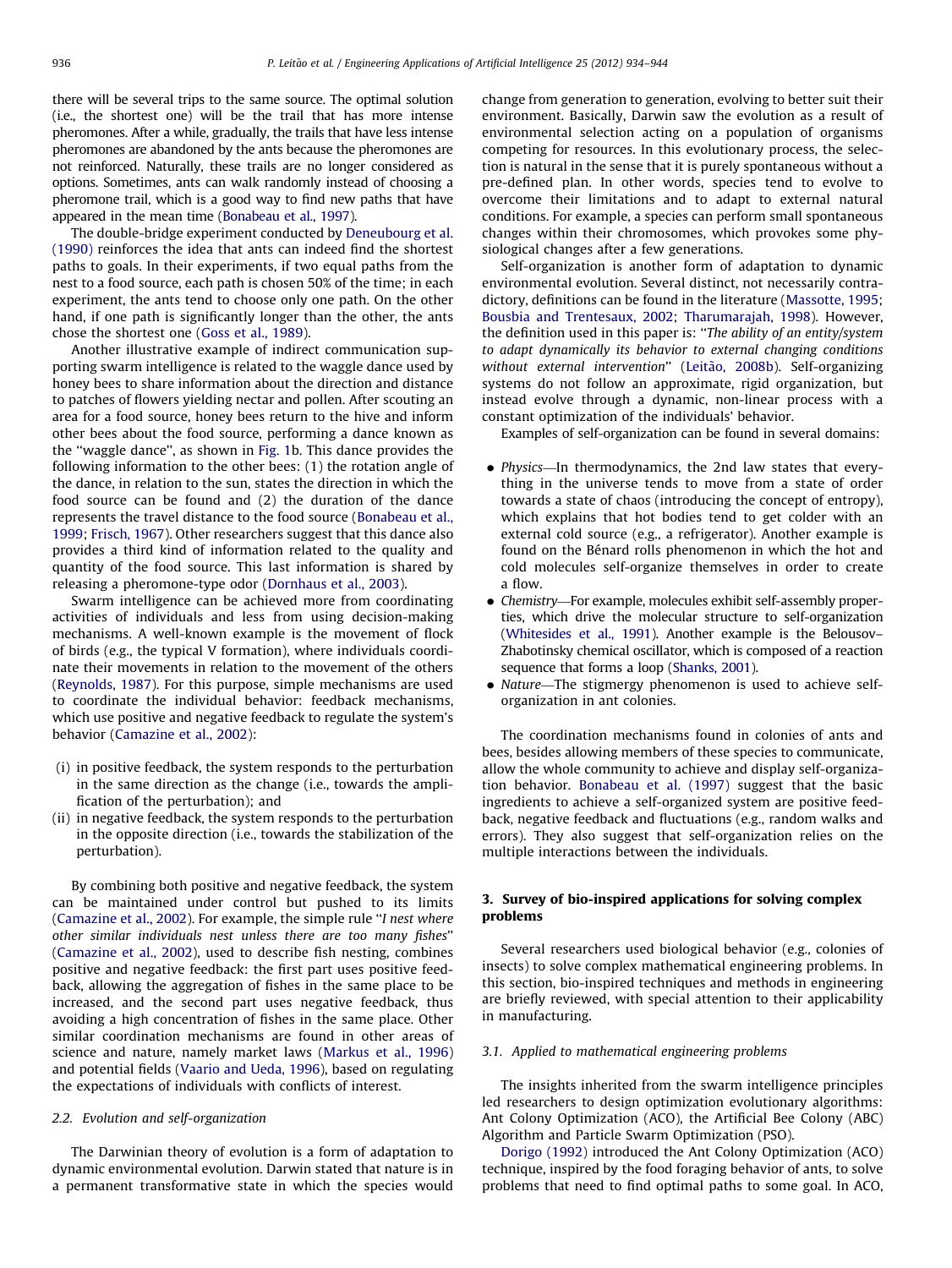acting as ants, agents travel over a weighted graph randomly, leaving marks (i.e., pheromones) wherever they go. After an initial phase, the ''ants'' make their decisions according to the pheromone level, instead of making decisions randomly. Over time, the pheromone trail becomes weaker in the less used paths, making the most used path (i.e., the most optimized path) prevail.

The ACO algorithm has been used to solve diverse engineering problems from different application domains. In fact, in the financial domain, the ACO algorithm has been used to classify firms as to the different levels of credit risk ([Marinakis et al., 2008b](#page-9-0)) and, in the medical field, to distinguish cancer from non-cancerous diseases, by helping with the evaluation of proteomic patterns [\(Meng, 2006\)](#page-9-0). In engineering world, the ACO algorithm has been used to determine the optimal values for the components in an electronics power circuit [\(Zhang et al., 2008b](#page-10-0)), to achieve an optimal image threshold by separating the object from its background ([Malisia and Tizhoosh,](#page-9-0) [2006](#page-9-0)), and to update the telecommunications routing tables dynamically and adaptively ([Di Caro and Dorigo, 1998](#page-7-0)). In the army, this algorithm has been applied for the dynamic re-planning of Uninhabited Aerial Vehicles (UAV) [\(Duan et al., 2009](#page-8-0)) and for the cooperation among swarm robots to accomplish a complex task [\(Nouyan et al., 2009](#page-9-0)). In the real world, Air Liquide has used an antbased strategy to manage the truck routes for delivering industrial and medical gases [\(Miller, 2007](#page-9-0)), and [Bell and McMullen \(2004\)](#page-7-0) has used a similar algorithm to optimize vehicle routing logistics. Southwest Airlines has used an ant-based behavioral model to improve its aircraft scheduling at the gates of the Sky Harbor International Airport in Phoenix (Arizona, USA) ([Miller, 2007\)](#page-9-0).

The behavior of bees is the source of inspiration for the development of the Artificial Bee Colony (ABC) algorithm. This algorithm uses employed bees, onlooker bees and scout bees ([Karaboga and Basturk, 2007\)](#page-8-0). Employed bees are those that have found a food source and are responsible for recruiting onlooker bees, which are waiting in the dance area. After being recruited by employed bees, onlooker bees, become employed bees and are responsible for recruiting. Scout bees are responsible to perform random searches in order to discover new food sources. Briefly, after recruiting onlooker bees, employed bees move to the food source (i.e., possible solution) and search for a new nearby solution, which is then transmitted to onlooker bees. When an employed bee food source becomes exhausted, this bee becomes a scout, and this process is repeated until a good solution is found. Applications using the ABC algorithm can be found on the parameter optimization of a hybrid power system model ([Chatterjee et al., 2010](#page-7-0)) or the dynamic path planning of mobile robots in uncertain environments [\(Ma and](#page-8-0) [Lei, 2010\)](#page-8-0).

Particle Swarm Optimization (PSO) was inspired by the social behavior of bird flocks and fish schools. Initially, [Kenedy and](#page-8-0) [Eberhart \(1995\)](#page-8-0) introduced PSO, which is a population-based stochastic optimization technique. Briefly, the system is initialized with a population of random solutions, and the algorithm searches for optimal solutions by updating generations. The potential solutions, called particles, fly through the problem space, following the current optimum particles. As the swarm iterates, the fitness of the overall best solution improves (i.e., decreases for minimization problem). The PSO algorithm has been applied to solve problems ranging from the social to the engineering fields. For example, it has been used to optimize the parameters for PID controller design [\(Gaing, 2004](#page-8-0)), to assess credit risks ([Li and Pi, 2009\)](#page-8-0), to design evolvable hardware (Peña et al., 2006), to route vehicles with simultaneous pickup and delivery [\(Ai and Kachitvichyanukul,](#page-7-0) [2009](#page-7-0)) and to optimize the parameters for spatiotemporal retina models [\(Niu et al., 2007](#page-9-0)).

The swarm intelligence principles have been used to forecast Turkish energy demands ([Miller, 2007](#page-9-0)) and to solve traffic and transportation problems [\(Teodorovic, 2008\)](#page-9-0). A more widespread example of the application of the swarm intelligence principles is Wikipedia (Leitão, 2009b), in which a huge number of people contribute to the constant evolution of the encyclopedia with their individual knowledge. No single person knows everything; however, collectively, it is possible to know far more than was expected.

Genetic Algorithms (GA), derived from natural evolution, are based on a population of abstract representations of candidate solutions to an optimization problem that evolves toward better solutions. GA use evolutionary operators (i.e., inheritance, mutation, selection and crossover), and they have been successfully applied in various application domains: power distribution ([Ramirez-Rosado and Bernal-Agustin, 1998](#page-9-0)), image segmentation ([Peng et al., 2000](#page-9-0)) and scheduling and route selection for military land moves ([Montana et al., 1999\)](#page-9-0).

Table 1 provides some applications that use insights from biology and nature to solve complex engineering and mathematical problems.

#### Table 1

Bio-inspired applications to solve engineering and mathematical problems.

| Problem domain                      | <b>Existing ACO-inspired solutions</b>                                                                                                | <b>Existing PSO-inspired solutions</b>                                      | <b>Existing GA-inspired solutions</b>                                                        |
|-------------------------------------|---------------------------------------------------------------------------------------------------------------------------------------|-----------------------------------------------------------------------------|----------------------------------------------------------------------------------------------|
| Communication<br>networks           | Di Caro and Dorigo (1998).<br>Zhao et al. (2009), Sim and Sun (2002)                                                                  | Dongming et al. (2008), Li et al. (2008)                                    | Lima et al. (2007), Lee et al. (1997)                                                        |
| Control                             | Van Ast et al. (2009), Boubertakh et al.<br>(2009), Zhang and Wang (2008)                                                             | Gaing (2004), Jalilvand et al. (2008),<br>Hu et al. (2005)                  | Wai and Su (2006), Toderici et al. (2010),<br>Bae et al. (2001)                              |
| Finance                             | Fang and Bai (2009), Yuan and Zou (2009),<br>Hong et al. (2007), Marinakis et al. (2008b), Chen et al. (2009a)<br>Kumar et al. (2009) | Li and Pi (2009), Majhi et al. (2008),                                      | Badawy et al. (2005)                                                                         |
| Hardware design                     | Zhang et al. (2008b), Abd-El-Barr et al.<br>(2003), Sethuram and Parashar (2006)                                                      | Peña et al. (2006), Goudos et al. (2008),<br>Ren and Cheng (2009)           | Tsai and Chou (2006), Regue et al. (2001)                                                    |
| Image processing                    | Malisia and Tizhoosh (2006), Tian et al.<br>$(2008)$ , Wang et al. $(2005)$                                                           | Chen et al. (2009b), Chandramouli and<br>Izquierdo (2006), Ma et al. (2008) | Peng et al. (2000), Katayama et al. (2006)                                                   |
| Medicine                            | Meng (2006), Lee et al. (2009), Logeswari<br>and Karnan (2010), Yu et al. (2009)                                                      | Niu et al. (2007), Meng (2006), Marinakis<br>et al. (2008a)                 | Maulik (2009), Das and Bhattacharya (2009),<br>Tohka et al. (2007)                           |
| Military                            | Duan et al. (2009), Cheng et al. (2009),<br>Munirajan et al. (2004)                                                                   | Matlock et al. (2009), Cui and<br>Potok (2007), Thangaraj et al. (2009)     | Moore and Sinclair (1999), Montana et al. (1999).<br>Liu et al. (2005)                       |
| Power energy                        | Lee and Vlachogiannis (2005), Liu et al.<br>(2009), Colson et al. (2009)                                                              | Liu and Ge (2008), Zhang et al. (2008a),<br>Leeton et al. $(2010)$          | Ramirez-Rosado and Bernal-Agustin (1998)                                                     |
| Robotics                            | Nouyan et al. (2009)                                                                                                                  | Zhengxiong and Xinsheng (2010)                                              | Tohka et al. (2007) Karlra and Prakash (2003),<br>Pessin et al. (2009), Albert et al. (2009) |
| Sensor networks                     | Camilo et al. (2006), Muraleedharan and<br><b>Osadciw</b> (2009)                                                                      | Aziz et al. (2007), Tewolde et al. (2008),<br>Li and Lei $(2009)$           | Jiang et al. (2009), Brown and McShane (2004),<br>Khanna et al. (2006)                       |
| Vehicle routing/<br>traffic control | Miller (2007), Bell and McMullen (2004)                                                                                               | Ai and Kachitvichyanukul (2009),<br>Wu and Tan (2009)                       | Tong et al. (2004), Jun (2009), Tunjongsirigul<br>and Pongchairerks (2010)                   |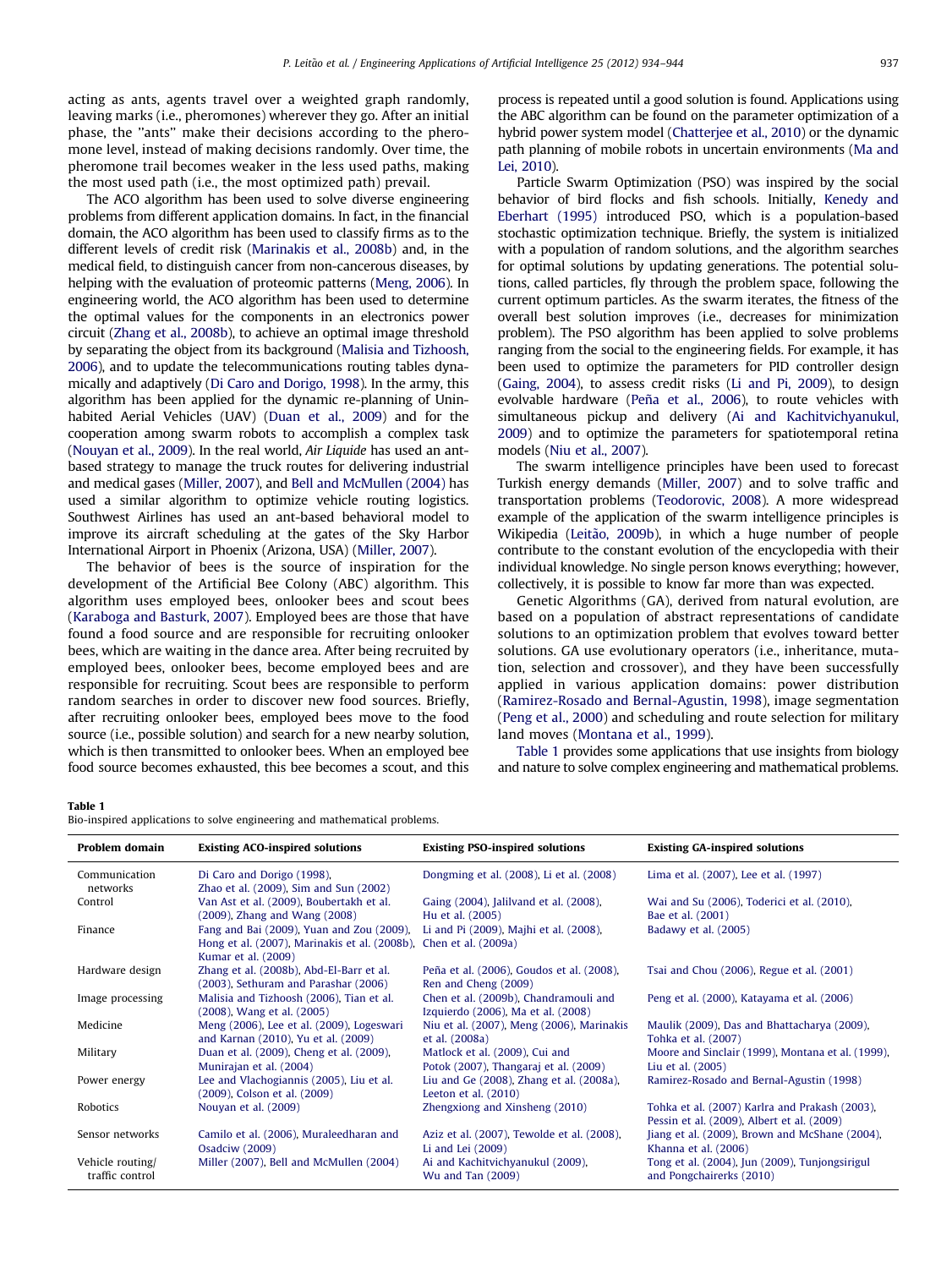<span id="page-4-0"></span>In this table, the problem domain can range from finance to energy. This table does not intend to be exhaustive but instead to demonstrate the many domains that are already using bio-inspired solutions.

#### 3.2. Applied to manufacturing problems

A similar analysis of the applicability of bio-inspired techniques can be performed for manufacturing. In the manufacturing domain, algorithms based on the ant behavior have been used to optimize machine layouts [\(Corry and Kozan, 2004](#page-7-0)), schedule continuous casting aluminum in a Quebec factory [\(Gravel et al.,](#page-8-0) [2002\)](#page-8-0) and coordinate adaptive manufacturing control systems ([Hadeli et al., 2004](#page-8-0)). The food-foraging behavior of honey bees is the source of inspiration for solving job scheduling problems ([Pham et al., 2007b\)](#page-9-0) and optimizing the manufacturing layout formation [\(Pham et al., 2007a\)](#page-9-0). The behavior of wasps has been used for task allocation [\(Cicirello and Smith, 2001a](#page-7-0)) and factory routing and scheduling ([Cicirello and Smith, 2001b](#page-7-0)).

In addition, the PSO technique has been applied to machinery fault detection ([Samanta and Nataraj, 2009](#page-9-0)), job shop scheduling ([Xia and Wu, 2005](#page-10-0)), machine load balance as part of a job shop manufacturing system ([Zhao et al., 2006](#page-10-0)) and manufacturing cells layout and robot transport allocation optimization ([Yamada et al.,](#page-10-0) [2003\)](#page-10-0). GA have been used to generate and evaluate assembly plans [\(Lazzerini et al., 1999\)](#page-8-0), to design optimized layouts [\(Wang](#page-10-0) [et al., 2008\)](#page-10-0), and to generate schedules for flexible job-shop production systems [\(Qiu et al., 2009](#page-9-0)).

Self-organization principals have been used to solve complex adaptive problems: in holonic manufacturing control ([Leitao and](#page-8-0) ~ [Restivo, 2006](#page-8-0)), in dynamic resource allocation of a Daimler Chrysler plant [\(Bussmann et al., 2004\)](#page-7-0), in the development of selforganized and self-assembled bio-inspired robots [\(Moudada et al.,](#page-9-0) [2004](#page-9-0)) and in manufacturing scheduling [\(Tharumarajah, 1998](#page-9-0)). A stigmergic approach has also been used as the routing mechanism in a flexible manufacturing system [\(Sallez et al., 2009](#page-9-0)).

The potential fields have been used to solve some manufacturing problems. Although this is a concept usually found in physics, in this paper, it is included in the bio-inspired world. This concept has been used to allocate products within a group of resources ([Vaario and Ueda, 1998](#page-10-0)) and to guide Automated Guided Vehicle (AGV) in a manufacturing site [\(Weyns et al., 2008](#page-10-0)). In addition, [Zbib](#page-10-0) [et al. \(in press\)](#page-10-0) has used a potential fields approach for dynamic task allocation and product routing. Table 2 provides some of the existing bio-inspired applications in the manufacturing field.

#### 4. Applicability of bio-inspired systems in manufacturing

The analysis in the previous section shows the tremendous potential of using of bio-inspired systems to solve complex engineering problems. This section discusses the applicability and benefits of combining bio-inspired techniques with multiagent systems in the manufacturing domain in order to address the current challenges.

The MAS paradigm has already inherited biological insights (Barbosa and Leitão, 2010):

- $\bullet$  Distributed nature—multi-agent systems are based on a set of distributed, autonomous and cooperative agents, and the functioning of the whole system is determined by the interaction among these individuals.
- $\bullet$  Division of labor-multi-agent systems define different types of agents with distinct roles, objectives, behaviors and skills; in insect colonies, ''division of labor'' means that an individual usually does not perform all tasks but rather specializes in one set of tasks [\(Bonabeau et al., 1999](#page-7-0)).
- Emergence from collective simple behavior—the obtained behavior of the whole system is greater and much more complex than the simple sum of the behaviors of its parts ([Holland,](#page-8-0) [1998\)](#page-8-0).

A MAS application that fulfils these insights offers an alternative way of designing intelligent, robust and adaptive systems that replace traditional centralized control. These systems provide robustness, since the system is not dependent on a centralized entity and has the ability to continue working even if some entities fail when performing their tasks, and flexibility, since the society of the entities can dynamically be plugged in, plugged out or modified to face changing environments on the fly. Detecting new entities may remind readers of fluctuation amplifications found in the ant food foraging behavior (e.g., the random walks).

As illustrated in [Fig. 2,](#page-5-0) the simple application of multi-agent system principles usually allows the behavior to emerge, thus guaranteeing the fulfilment of flexible and robustness requirements. However, these systems lack the capacity to evolve. This capacity is related to how the system can adapt quickly and efficiently to environmental volatility, thus addressing the responsiveness property.

To face this challenge, biology and nature can provide useful insights, especially the self-organization phenomenon.

#### Table 2

Bio-inspired Applications to Solve Manufacturing Problems.

| <b>Problem domain</b>    | Existing solutions inspired by ant and<br>bee behavior                                                                               | Existing solutions inspired by self-<br>organization or GA                 | Other existing bio-inspired solutions                                                                                                                                 |
|--------------------------|--------------------------------------------------------------------------------------------------------------------------------------|----------------------------------------------------------------------------|-----------------------------------------------------------------------------------------------------------------------------------------------------------------------|
| Assembly/disassembly     | Shan et al. (2007), Sharma et al. (2009),<br>Lu et al. (2008)                                                                        | Lazzerini et al. (1999), Gao and<br>Chen (2008)                            | Ly and Lu (2009), Dong et al. (2007)                                                                                                                                  |
| Layout optimization      | Jain and Sharma (2005), Sun and Teng<br>$(2002)$ , Chen and Rogers $(2009)$ , Corry<br>and Kozan (2004)                              | Wang et al. (2008), Kulkarni and<br><b>Shanker</b> (2007)                  | Ning et al. (2004), Ohmori et al. (2010),<br>Lei et al. (2003), Pham et al. (2007a),<br>Yamada et al. (2003)                                                          |
| Manufacturing scheduling | Arnaout et al. (2008), Chen et al. (2008),<br>Xu et al. (2009), Blum and Sampels (2004), Tharumarajah (1998)<br>Gravel et al. (2002) | Qiu et al. (2009), Aggoune et al. (2001),                                  | Shi et al. (2009), Zhang and Wu (2008),<br>Pham et al. (2007b). Cicirello and Smith<br>(2001a), Cicirello and Smith (2001b).<br>Xia and Wu (2005), Zhao et al. (2006) |
| Production control       | Hadeli et al. (2004)                                                                                                                 | Leitão and Restivo (2006), Bussmann<br>et al. (2004), Sallez et al. (2009) | Vaario and Ueda (1998), Ueda et al.<br>(2001) Weyns et al. (2008), Zbib et al.<br>(in press)                                                                          |
| Supply chain             | Suva et al. (2004), Sun et al. (2008),<br>Caldeira et al. (2007)                                                                     | Elmahi et al. (2004), Kaijun et al. (2010),<br>Jianhua and Xianfeng (2010) | Sinha et al. (2009), Qi et al. (2008)                                                                                                                                 |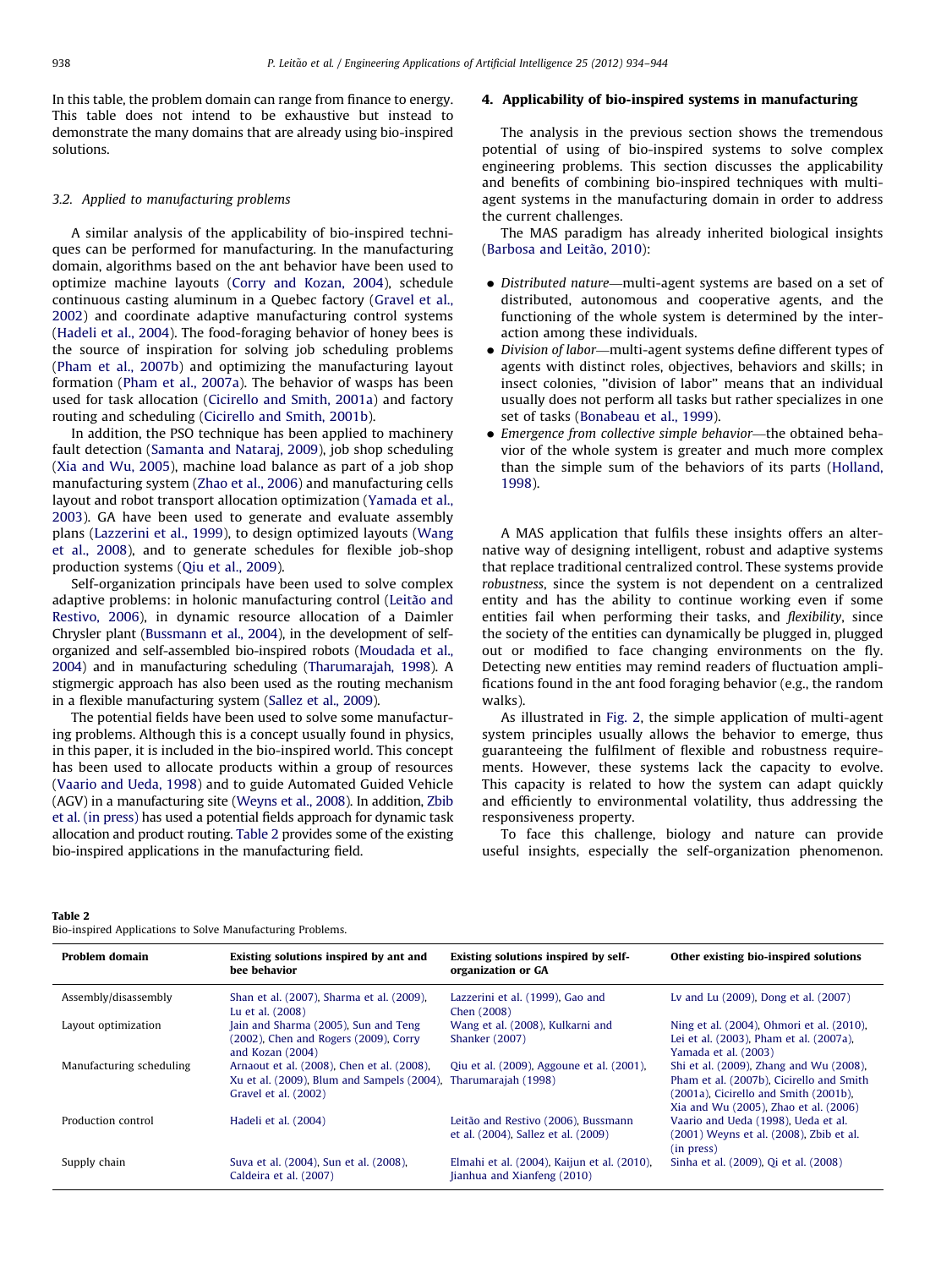<span id="page-5-0"></span>

Fig. 2. Emergence and evolution in the manufacturing system design.

Self-organization applied to multi-agent systems allows several self-\* properties to be achieved (Leitão, 2008a):

- Self-configuration—the capacity to dynamically adapt to changing conditions by modifying the system's own configuration, thus permitting the addition/removal/modification of entities on the fly, without disrupting the service.
- Self-optimization—the system's capacity to adjust itself proactively to respond to environmental stimuli.
- Self-healing—the capacity to diagnose deviations due to unexpected conditions and act proactively to normalize these deviations, thus avoiding service disruptions.

The self-\* properties are crucial for developing highly adaptive, evolvable systems, addressing the current requirements, and supporting re-configurability in a quite natural manner.

Despite the enormous potential of the bio-inspired insights, special care must be taken when translating these insights into the real-world problem-solving. If the biological behaviors are simply copied, the system will not work as expected. Mimicking behaviors can drive the system into danger (e.g., the circular mill in army ants) ([Anderson and Bartholdi, 2000\)](#page-7-0). Based on this observation, we do not advise to copy the entire behavioral aspect of the biological mechanism, but instead translate and adapt the insights in order to match the system's objectives. This translation/adaptation requires collaboration between experts in biology and experts in engineering, which may lead to new insights from a different point of view.

This observation may provoke a question related to the fact that, in manufacturing, there is little space to send physical entities (e.g., products or trucks) on a random walk to explore alternative routes. It is important to remember that a multi-agent manufacturing system is composed of two components: the agents and the physical resources (i.e., products and machines). Naturally, the product cannot be sent on a test trip, but agents, running bio-inspired algorithms, can use virtual ants (i.e., agents) to explore the best solutions in order to route products.

However, bio-inspired techniques to enhance multi-agent systems can be analyzed from another perspective. Manufacturing and automation cover a wide range of application domains, presenting different requirements and constraints. Sometimes, the manufacturing areas can benefit more from using such bio-inspired techniques. Based on the authors experience, using bio-inspired techniques combined with multi-agent systems can help to design more intelligent, modular, flexible and adaptive systems, especially in the following manufacturing domains:

- Supply chains and virtual organizations, which require the frequent re-organization of partners to achieve optimization and responsiveness.
- Shop floor layout, which requires optimizing the shop floor layout in order to minimize transport time and to minimize transport distances, in situations where shop floor resources move physically.
- Product demand, in which the manufacturing system re-organizes itself to adapt to the changes in the product demand (i.e., faced with the mass customization trend), increasing/reducing the number of resources or modifying their capabilities, based on the forecast production demands.
- $\bullet$  Planning and scheduling, in which the goal is to find the most current optimized plans and schedules, while taking the product demands and the capabilities of the shop floor resources into consideration.
- Adaptive control, in which the goal is to identify an adaptive, dynamic production control strategy based on the dynamic on-line schedule, which is adapted in cases of unexpected disturbances.
- Predictive maintenance, in which predicting machinery failures is essential for tolerating disturbances and malfunctions, which helps to develop an adaptive production system.
- $\bullet$  Diagnosis, in which distributed entities are able to cooperate to achieve a dynamic, reliable and clear diagnosis of the detected symptoms.
- Adaptive processes and equipment, in which developing new sensors, actuators and controllers will help to design and implement more adaptive manufacturing equipment.

These bio-inspired solutions can be more useful when the environment in which they operate is unpredictable. The other issue that must be taken into account is applying these mechanisms may not be advantageous in cases where strong real-time constraints are needed. Special care must be taken, and the right mechanisms applied, in order to not affect the system performance.

In spite of the promising prospects that bio-inspired principles can bring to engineering systems, especially in the manufacturing domain, these principles have been adopted less than expected in industrial situations. The major problem is that industry demands proven technology, without wanting to be the first ones to try it in their production processes. The maturity of the technology and the proofs of its real applicability and merits will solve this problem. Furthermore, industry is usually afraid of using emergent terminology associated to these new technologies, such as ontologies, self-organization, emergence, distributed thinking and learning.

The challenge for engineers developing bio-inspired solutions for manufacturing is to convince people from industry of the real advantages of using distributed systems based on the behavior of simple, effective and adaptive entities regulated by simple coordination mechanisms, such as those occurring in nature. For this purpose, it is important to develop demonstrators and real case studies to be used as a proof of concept. Simulation platforms simplify the design, testing and debugging of these bio-inspired applications, ensuring a framework to simulate/validate strategies to support decision-making. This is a crucial issue. Several computational platforms are currently available for the simulation/validation of bio-inspired models (e.g., SWARM, RePastS and NetLogo), in which the behaviors of biological entities (e.g., ants and bees) are usually implemented using software agents. (More information can be found in [Railsback et al. \(2006\)](#page-9-0) [and Arunachalam](#page-7-0) [et al. \(2008\)\)](#page-7-0).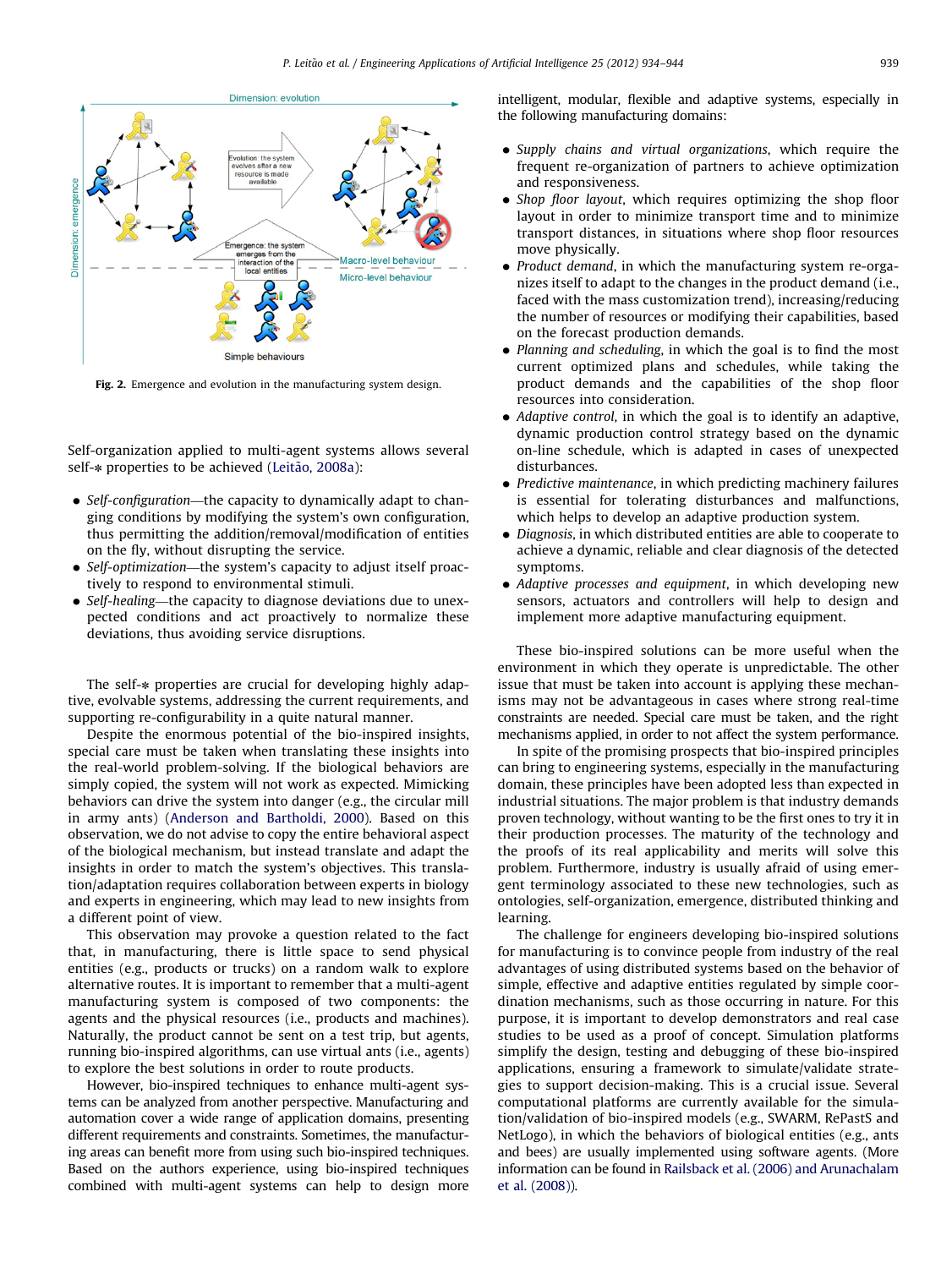<span id="page-6-0"></span>An interesting example is using the NetLogo platform to simulate the dynamic determination of the best path to route the products in situations with disturbances ([Sallez et al., 2009\)](#page-9-0). The idea here is to simulate the manufacturing system taking into account the real conditions (e.g., the equipment status). In this way, the model gets real information, performs the simulation, and sends the commands to the real environment. The system operates in a bidirectional manner: the real environment provides fault inputs to the modeling system, and the modeling system gives scheduling orders to the real environment.

## 5. An automation case study: a bio-inspired approach

An experimental case study was used to demonstrate the applicability of bio-inspired multi-agent systems in manufacturing. For this purpose, the full-size flexible manufacturing system (FMS), located at the AIP-PRIMECA production center (Université de Valenciennes et Hainaut-Cambrésis, France), was used. The FMS is composed of seven work stations (i.e., assembly robots, quality control units and load/unload units), interconnected by a flexible conveyor system that uses shuttles to move pallets with the products (Fig. 3).

The bio-inspired control system, with the goal of dynamic task allocation and dynamic pallet routing, based on the concept of potential fields, which generate attractive and repulsive fields to govern the system behavior ([Vaario and Ueda, 1998](#page-10-0)). In this system, the resources emit attractive fields according to the services they provide and their availability. The potential fields are usually emitted in all directions (3D), but in this production context, the fields are only emitted in 1D because of the typology



Fig. 3. The AIP-PRIMECA FMS.

of the conveying system. Since a resource can perform more than one service, or operation, it emits a vector of potential fields. The potential fields are hosted in the decisional nodes of the conveyor system. The fields are propagated among decisional nodes, while taking the reduction of their intensity according to the distance into account. In each decisional node, the representation of the potential fields uses a matrix correlating resources and services:

$$
\begin{array}{cc}\n S_1 & S_2 \\
R_1 \begin{bmatrix} \lambda_{11} & \lambda_{12} \\ \lambda_{21} & \lambda_{22} \\ R_3 \end{bmatrix} \\
R_3 \end{array}
$$

where  $\lambda_{ij}$  represents the potential field emitted by the resource  $R_i$ to perform the service  $S_i$ .

A shuttle is used to transport the product, and, for experimental purposes, a notebook is used to host the product intelligence. A product moving in the conveyor system senses the potential fields in the decisional nodes. Taking into consideration its service list that indicates the next service to be executed, the product decides dynamically to allocate the service to the resource that emits the highest potential field. (More details about the potential-field control architecture can be found in [Zbib et al. \(in press\)\)](#page-10-0).

Described in detail by [Zbib et al. \(in press\)](#page-10-0), the experimental results obtained shows an average production time gain of 10% when compared with a contract-net approach, which is typically used in multi-agent control solutions to implement the resource allocation. In fact, the control system based on potential fields results in the following advantages:

- Simpler and easier engineering process—the programming effort to develop the potential fields approach is significantly smaller than to develop the contract-net approach. In the potential fields approach, the algorithm embedded in the product has only to choose the maximal value of potential fields for a specific service. On the other hand, in the contractnet approach, the algorithms embedded in the product need to handle the resource allocation process (implemented by using the contract-net protocol) and then to select the best path to convey the shuttle to the target resource, which has been implemented in the experimentation by using the well-known Dijkstra's algorithm ([Sallez et al., 2010\)](#page-9-0). Please note that the routing process is naturally included in the potential fields approach.
- Better reactive behavior—the system perturbations (e.g., resource or conveyor breakdown) are easily managed by decreasing the strength of the potential fields. The products can easily react to the change in the potential fields and dynamically re-allocate the service and the route towards new resource.

This case study illustrates that bio-inspired applications are promising, adaptive and reactive when faced with dynamic complex environments, often found in manufacturing systems. However, the potential fields approach, and generally the bioinspired methods, presents some drawbacks related to the local perspective of the individuals, which leads to myopia and the lack of future predictions. In fact, ants and bees act in a purely reactive way and do not have any explicit knowledge about the actions and goals of the other entities. In other words, they do not consider the global aspects in their decision-making. This feature is logically projected in bio-inspired control methods and should be addressed in future research by combining different methods that also introduce the global perspective.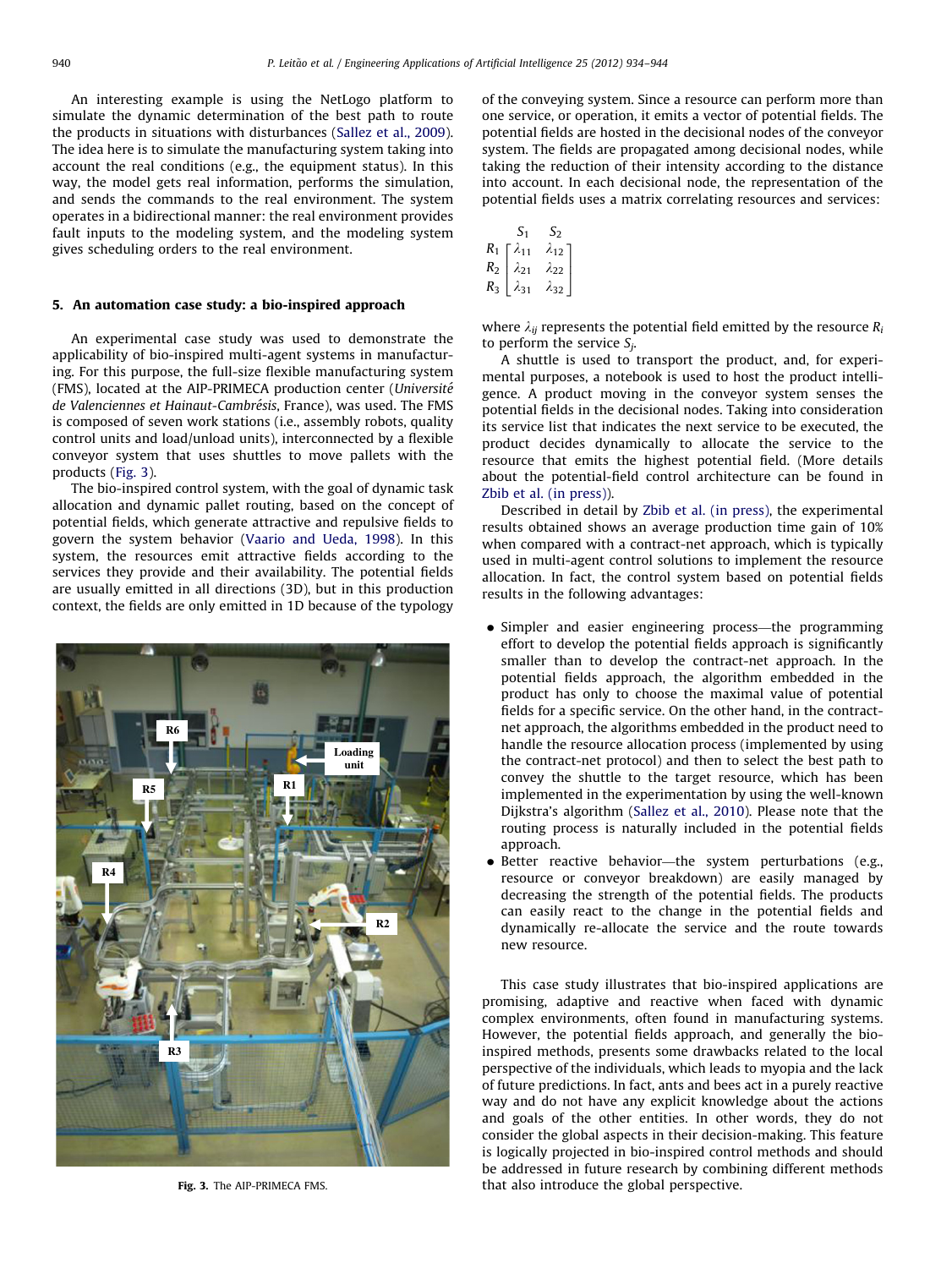#### <span id="page-7-0"></span>6. Conclusions

This paper analyzed some mechanisms found in biology and nature, especially swarm intelligence and self-organization, and tried to understand their potential benefits to solve complex engineering problems. Special attention was devoted to the existing bio-inspired applications, particularly in manufacturing. This paper also discussed the application of bio-inspired techniques to enhance multi-agent systems in the different manufacturing areas and considered how to achieve a greater adoption in industry.

The conclusions drawn from this analysis are the real applicability of bio-inspired techniques for developing new control solutions for manufacturing systems. These systems must exhibit flexibility, robustness, re-configurability and responsiveness, based on the decentralization of the control over distributed, simple and autonomous entities, which cooperate to achieve the system's objectives. The main biological insight is to use simple and effective mechanisms to obtain complex and adaptive systems. A bio-inspired solution, based on potential fields, for controlling a flexible manufacturing system was used to illustrate the applicability of these insights in manufacturing. The results obtained show that these insights can really help to develop more flexible and adaptive manufacturing systems. Future work should study how bio-inspired solutions that have self-\* properties will ensure robustness, scalability, flexibility and re-configurability in adaptive manufacturing systems, and then combine different bioinspired methods with the objective of obtaining adaptation without degrading performance optimization.

#### Acknowledgments

The experimental work was performed by a project team, including Nadine Zbib, Cyrille Pach, Yves Sallez, Thierry Berger, with the help and support of the AIP-PRIMECA team. The authors wish to thank all of them for their work.

#### References

- Abd-El-Barr, M., Sait, S., Sarif, B., 2003. Ant colony algorithm for evolutionary design of arithmetic circuits. In: Proceedings of the 15th International Conference on Microelectronics, pp. 198–201.
- Aggoune, R., Mahdi, A., Portmann, M., 2001. Genetic algorithms for the flow shop scheduling problem with availability constraints. In: Proceedings of the IEEE International Conference on Systems, Man, and Cybernetics, vol. 4, pp. 2546– 2551.
- Ai, T.J., Kachitvichyanukul, V., 2009. A particle swarm optimization for the vehicle routing problem with simultaneous pickup and delivery. Comput. Oper. Res. 36, 1693–1702.
- Albert, F., Koh, S.P., Chen, C., Loo, C., Tiong, S., 2009. Path control of dexterous robotic hand using genetic algorithm. In: Proceedings of the Fourth International Conference on Autonomous Robots and Agents, pp. 502–506.
- Anderson, C., Bartholdi III, J., 2000. Centralized versus decentralized control in manufacturing: lessons from social insects. Complexity Complex Syst. Ind., 92–105.
- Arnaout, J.-P., Musa, R., Rabadi, G., 2008. Ant colony optimization algorithm to parallel machine scheduling problem with setups. In: Proceedings of the IEEE International Conference on Automation Science and Engineering (CASE 2008), pp. 578–582.
- Arunachalam, S., Zalila-Wenkstern, R., Steiner, R., 2008. Environment mediated multi agent simulation tools—a comparison. In: Proceedings of the Second IEEE International Conference on Self-Adaptive and Self-Organizing Systems Workshops, pp. 43–48.
- Aziz, N., Mohemmed, A., Daya, B., 2007. Particle swarm optimization and voronoi diagram for wireless sensor networks coverage optimization. In: Proceedings of the International Conference on Intelligent and Advanced Systems (ICIAS 2007), pp. 961–965.
- Badawy, F., Abdelazim, H., Darwish, M., 2005. Genetic algorithms for predicting the egyptian stock market. In: Proceedings of the Enabling Technologies for the New Knowledge Society: ITI Third International Conference on Information and Communications Technology, pp. 109–122.
- Bae, J.I., Lee, D.C., Ahn, D.S., Lee, J.M., Kim, K.E., Kim, M.S., 2001. Speed control of fork lift vehicle using a genetic algorithm. In: Proceedings of the IEEE International Symposium on Industrial Electronics, vol. 3, 1839–1844.
- Barbosa, J., Leitão, P., 2010. Modelling and simulating self-organizing agent-based manufacturing systems. In: Proceedings of the 36th Annual Conference on IEEE Industrial Electronics Society (IECON'10), pp. 2702–2707.
- Bell, J.E., McMullen, P.R., 2004. Ant colony optimization techniques for the vehicle routing problem. Adv. Eng. Inf. 18, 41–48.
- Blum, C., Sampels, M., 2004. An ant colony optimization algorithm for shop scheduling problems. J. Math. Modelling Algorithms 3 (3), 285–308.
- Bonabeau, E., Dorigo, M., Theraulaz, G., 1999. Swarm Intelligence: from Natural to Artificial Systems. Oxford University Press.
- Bonabeau, E., Theraulaz, G., Deneubourg, J., Aron, S., Camazine, S., 1997. Selforganization in social insects. Trends Ecol. Evol. 12, 5.
- Boubertakh, H., Tadjine, M., Glorennec, P.-Y., Labiod, S., 2009. Tuning fuzzy PID controllers using ant colony optimization. In: Proceedings of the 17th Mediterranean Conference on Control and Automation (MED'09), pp. 13–18.
- Bousbia, S., Trentesaux, D., 2002. Self-organization in distributed manufacturing control: state-of-the-art and future trends. In: Proceedings of the IEEE International Conference on Systems, Man and Cybernetics, vol. 5.
- Brown, J., McShane, M., 2004. Optimal design of nanoengineered implantable optical sensors using a genetic algorithm. In: Proceedings of the 26th Annual International Conference of the IEEE Engineering in Medicine and Biology Society (IEMBS'04), vol. 1, pp. 2105–2108.
- Bussmann, S., Jennings, N., Wooldridge, M., 2004. Multiagent Systems for Manufacturing Control. Springer.
- Caldeira, J., Azevedo, R., Silva, C., Sousa, J., 2007. Supply-chain management using ACO and beam-ACO algorithms. In: Proceedings of the IEEE International Fuzzy Systems Conference, pp. 1–6.
- Camazine, S., Deneubourg, J.-L., Franks, N., Sneyd, J., Téraulaz, G., Bonabeau, E., 2002. Self-Organisation in Biological Systems, Princeton Studies in Complexity. Princeton University Press.
- Camilo, T., Carreto, C., Silva, J.S., Boavida, F., 2006. An Energy-Efficient Ant-Based Routing Algorithm for Wireless Sensor Networks, ANTS Workshop, pp. 49–59.
- Chandramouli, K., Izquierdo, E., 2006. Image classification using chaotic particle swarm optimization. In: Proceedings of the IEEE International Conference on Image Processing, pp. 3001–3004.
- Chatterjee, A., Ghoshal, S., Mukherjee, V., 2010. Artificial bee colony algorithm for transient performance augmentation of grid connected distributed generation. LNCS 6469, 559–566 (Springer).
- Chen, A.-P., Huang, C.-H., Hsu, Y.-C., 2009a. A novel modified particle swarm optimization for forecasting financial time series. In: Proceedings of the IEEE International Conference on Intelligent Computing and Intelligent Systems (ICIS'09), vol. 1, pp. 683–687.
- Chen, G., Rogers, K., 2009. Proposition of two multiple criteria models applied to dynamic multi-objective facility layout problem based on ant colony optimization. In: Proceedings of the IEEE International Conference on Industrial Engineering and Engineering Management (IEEM'09), pp. 1553–1557.
- Chen, R.-M., Lo, S.-T., Wu, C.-L., Lin, T.-H., 2008. An effective ant colony optimization-based algorithm for flow shop scheduling. In: Proceedings of the IEEE Conference on Soft Computing in Industrial Applications, pp. 101–106.
- Chen, Y.-W., Mimori, A., Lin, C.-L., 2009b. Hybrid particle swarm optimization for 3-d image registration. In: Proceedings of the 16th IEEE International Conference on Image Processing (ICIP), 2009, pp. 1753–1756.
- Cheng, C.-T., Fallahi, K., Leung, H., Tse, C., 2009. Cooperative path planner for UAVs using ACO algorithm with Gaussian distribution functions. In: Proceedings of the IEEE International Symposium on Circuits and Systems, pp. 173–176.
- Cicirello, V., Smith, S., 2001a. Improved routing wasps for distributed factory control. In: Proceedings of the Workshop on Artificial Intelligence and Manufacturing: New AI Paradigms for Manufacturing.
- Cicirello, V., Smith, S., 2001b. Wasp nests for self-configurable factories. In: Proceedings of the Fifth International Conference on Autonomous Agents.
- Colson, C., Nehrir, M., Wang, C., 2009. Ant colony optimization for microgrid multiobjective power management. In: Proceedings of the IEEE/PES Power Systems Conference and Exposition (PSCE'09), pp. 1–7.
- Corry, P., Kozan, E., 2004. Ant colony optimisation for machine layout problems. Comput. Optim. Appl. 28, 287–310.
- Cui, X., Potok, T., 2007. A Particle Swarm Social Model for Multi-Agent Based Insurgency Warfare Simulation. In: Proceedings of the Fifth ACIS International Conference on Software Engineering Research, Management Applications (SERA'07), pp. 177–183.
- Das, A., Bhattacharya, M., 2009. A Study on prognosis of brain tumors using fuzzy logic and genetic algorithm based techniques. In: Proceedings of the International Joint Conference on Bioinformatics, Systems Biology and Intelligent Computing, pp. 348–351.
- Deen, S. (Ed.), 2003. Agent-Based Manufacturing: Advances in the Holonic Approach, Springer Verlag, Berlin Heidelberg.
- Deneubourg, J.L., Aron, S., Goss, S., Pasteels, J.M., 1990. The self-organizing exploratory pattern of the Argentine ant. J. Insect Behav. 3 (2), 159–168.
- Caro, G., Dorigo, M., 1998. AntNet: distributed stigmergetic control for communications networks. J. Artif. Intell. Res. 9, 317–365.
- Dong, Q., Kan, S., Qin, L., Huang, Z., 2007. Sequencing mixed model assembly lines based on a modified particle swarm optimization multi-objective algorithm. In: Proceedings of the IEEE International Conference on Automation and Logistics, pp. 2818–2823.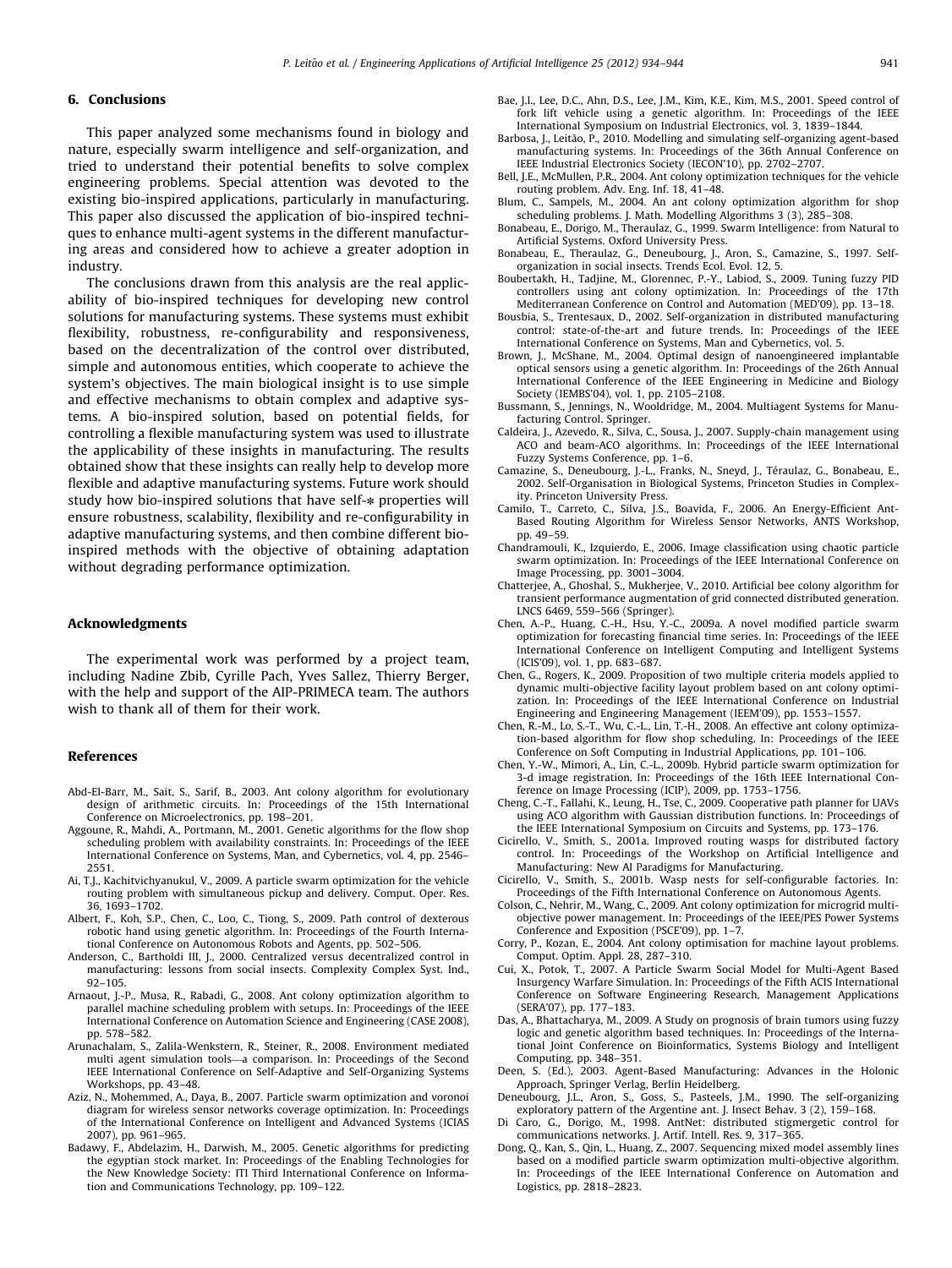- <span id="page-8-0"></span>Dongming, Z., Kewen, Z., Baozhu, A., Jinyong, G., 2008. An approach to mobile IP routing based on GPSO algorithm. In: Proceedings of the Pacific-Asia Workshop on Computational Intelligence and Industrial Application, vol. 1, pp. 667–671.
- Dorigo, M., 1992. Optimization, Learning and Natural Algorithms, Ph.D. Thesis, Politecnico di Milano.
- Dornhaus, A., Brockmann, A., Chittka, L., 2003. Bumble bees alert to food with pheromone from tergal gland. J. Comp. Physiol. A: Neuroethol. Sens. Neural Behav. Physiol. 189 (1), 47–51.
- Duan, H., Zhang, X., Wu, J., Ma, G., 2009. Max–min adaptive ant colony optimization approach to multi-UAVs coordinated trajectory replanning in dynamic and uncertain environments. J. Bionic Eng. 6, 161–173.
- Elmahi, I., Merzouk, S., Grunder, O., Elmoudni, A., 2004. A genetic algorithm approach for the batches delivery optimization in a supply chain. In: Proceedings of the IEEE International Conference on Networking, Sensing and Control, vol. 1, pp. 299–304.
- ElMaraghy, H., 2006. Flexible and reconfigurable manufacturing systems paradigms. International Journal of Flexible Manufacturing Systems 17, 261–271.
- Fang, X., Bai, T., 2009. Share price prediction using wavelet transform and ant colony algorithm for parameters optimization. SVM, WRI Global Congress on Intelligent Systems, 3, 288–292.
- Frisch, K., 1967. The Dance Language and Orientation of Bees. The Belknap Press of Harvard University Press, Cambridge, Mass.
- Gaing, Z.L., 2004. A particle swarm optimization approach for optimum design of PID controller in AVR system. Trans. Energy Convers. 19 (2), 384–391.
- Gao, N., Chen, W.D., 2008. A genetic algorithm for disassembly scheduling with assembly product structure. In: Proceedings of the IEEE International Conference on Service Operations and Logistics, and Informatics (IEEE/SOLI'08), vol. 2, pp. 2238–2243.
- Goss, S., Aron, S., Deneubourg, J., Pasteels, J., 1989. Self-organized shortcuts in the argentine ant. Naturwissenschaften 76 (12), 579–581.
- Goudos, S., Rekanos, I., Sahalos, J., 2008. EMI reduction and ICs optimal arrangement inside high-speed networking equipment using particle swarm optimization. Trans. Electromagnet. Compat. 50 (3), 586–596.
- Grassé, P., 1959. La Reconstruction du Nid et les Coordinations Inter-individuelles chez Bel-licositermes Natalensis et Cubitermes sp. la Théorie de la Stigmergie: Essai d'interprétation du Comportement des Termites Constructeurs. Insectes Soc. 6, 41–84.
- Gravel, M., Price, W.L., Gagné, C., 2002. Scheduling continuous casting of aluminum using a multiple objective ant colony optimization metaheuristic. Eur. J. Oper. Res. 143, 218–229.
- Hadeli, K., Valckenaers, P., Kollingbaum, M., Brussel, H., 2004. Multi-agent coordination and control using stimergy. Comput. Ind. 53, 75–96.
- Holland, J., 1998. Emergence: from Chaos to Order. Oxford University Press.
- Hong, W.-C., Chen, Y.-F., Chen, P.-W., Yeh, Y.-H., 2007. Continuous ant colony optimization algorithms in a support vector regression based financial forecasting model. In: Proceedings of the Third International Conference on Natural Computation (ICNC'07), vol. 1, pp. 548–552.
- Hu, H., Hu, Q., Lu, Z., Xu, D., 2005. Optimal PID controller design in PMSM servo system via particle swarm optimization. In: Proceedings of the 31st Annual Conference of IEEE Industrial Electronics Society, vol. 5 pp. 79–83.
- Jain, P., Sharma, P., 2005. Solving job shop layout problem using ant colony optimization technique. In: Proceedings of the IEEE International Conference on Systems, Man and Cybernetics, vol. 1, pp. 288–292.
- Jalilvand, A., Kimiyaghalam, A., Ashouri, A., Mahdavi, M., 2008. Advanced particle swarm optimization-based PID controller parameters tuning. In: Proceedings of the IEEE International Multitopic Conference (INMIC'08), pp. 429–435.
- Jiang, B., Zhang, W., Zhang, P., 2009. Research on an improved genetic algorithm which can improve the node positioning optimized solution of wireless sensor networks. In: Proceedings of the International Conference on Computational Science and Engineering, vol. 2, pp. 949–954.
- Jianhua, W., Xianfeng, H., 2010. A hybrid genetic algorithm for agile supply chain scheduling optimization. In: Proceedings of the Second International Conference on Future Computer and Communication (ICFCC'10), vol. 1, pp. 396–400.
- Jun, L., 2009. A genetic algorithm to logistics distribution vehicle routing problem with fuzzy due time. In: Proceedings of the Sixth International Conference on Fuzzy Systems and Knowledge Discovery (FSKD'09), vol. 6, pp. 33–39.
- Kaijun, L., Nanfang, C., Yuxia, W., 2010. Genetic optimization of retailer selection in supply chain management. In: Proceedings of the Second IEEE International Conference on Information Management and Engineering (ICIME'10), pp. 124–127.
- Karaboga, D., Basturk, B., 2007. A powerful and efficient algorithm for numerical function optimization: artificial bee colony (ABC) algorithm. J. Global Optim. 39 (3), 459–471.
- Karlra, P., Prakash, N., 2003. A neuro-genetic algorithm approach for solving the inverse kinematics of robotic manipulators. In: Proceedings of the IEEE International Conference on Systems, Man and Cybernetics, vol. 2, pp. 1979– 1984.
- Katayama, K., Mackin, K., Matsushita, K., Nunohiro, E., 2006. Applying brightness information in satellite image data search using distributed genetic algorithm. In: Proceedings of the International Conference on Hybrid Information Technology (ICHIT'06), vol. 2, pp. 84–89.
- Kenedy, J., Eberhart, R., 1995. Particle swarm optimization, In: Proceedings IEEE International Conference on Neural Networks, vol. 4, pp. 1942–1948.
- Khanna, R., Liu, H., Chen, H.-H., 2006. Self-organization of sensor networks using genetic algorithms. In: Proceedings of the IEEE International Conference on Communications (ICC '06), vol. 8, pp. 3377–3382.
- Kulkarni, P., Shanker, K., 2007. A Genetic algorithm for layout problems in cellular manufacturing systems. In: Proceedings of the IEEE International Conference on Industrial Engineering and Engineering Management, pp. 694–698.
- Kumar, S., Chadha, G., Thulasiram, R.K., Thulasiraman, P., 2009. Ant colony optimization to price exotic options. In: Proceedings of the IEEE Congress on Evolutionary Computation (CEC '09), pp. 2366–2373.
- Lazzerini, B., Marcelloni, F., Dini, G., Failli, F., 1999. Assembly planning based on genetic algorithms. In: Proceedings of the 18th International Conference of the North American Fuzzy Information Processing Society, pp. 482–486.
- Lee, J.-H., Choi, Y., Zhang, B.-T., Kim, C.S., 1997. Using a genetic algorithm for communication link partitioning. In: Proceedings of the IEEE International Conference on Evolutionary Computation, pp. 581–584.
- Lee, K., Vlachogiannis, J., 2005. Optimization of power systems based on ant colony system algorithms: an overview. In: Proceedings of the 13th International Conference on Intelligent Systems Application to Power Systems, pp. 22–35.
- Lee, Y., Cheng, S.-C., Chang, C.-C., Chuang, C.-H., 2009. An ant colony optimization algorithm for DNA copy number analysis in array CGH data. In: Proceedings of the International Conference on Complex, Intelligent and Software Intensive
- Systems (CISIS'09), pp. 842–847. Leeton, U., Ratniyomchai, T., Kulworawanichpong, T., 2010. Optimal reactive power flow with distributed generating plants in electric power distribution systems. In: Proceedings of the International Conference on Advances in Energy Engineering (ICAEE'10), pp. 166–169.
- Lei, J., Yamada, Y., Komura, Y., 2003. Layout optimization of manufacturing cells using particle swarm optimization. In: Proceedings of the SICE 2003 Annual Conference, vol. 1, pp. 392–396.
- Leitão, P., 2008a. A bio-inspired solution for manufacturing control systems, innovation in manufacturing networks. in: Azevedo, A. (Ed.), IFIP, vol. 266. , Springer, pp. 303–314.
- Leitao, P., 2008b. Self-organization in manufacturing systems: challenges and opportunities. In: Proceedings of the Second IEEE International Conference on Self-Adaptive and Self-Organizing Systems Workshops, pp. 174–179.
- Leitão, P., 2009a. Agent-based distributed manufacturing control: a state-of-theart survey. Int. J. Eng. Appl. Artif. Intell. 22 (7), 979–991.
- Leitão, P., 2009b. Holonic rationale and self-organization on design of complex evolvable systems. In: Proceedings of the Fourth International Conference on Industrial Applications of Holonic and Multi-Agent Systems, LNAI, vol. 5696, Springer, pp. 13–24.
- Leitão, P., Restivo, F., 2006. ADACOR: a holonic architecture for agile and adaptive manufacturing control. Comput. Ind. 57 (2), 121–130.
- Li, C., Pi, Y., 2009. A hybrid of particle swarm optimization and ensemble learning for credit risk assessment. In: Proceedings of the International Conference on Computational Intelligence and Software Engineering, pp. 1–4.
- Li, T., Yang, M., Chen, S., Zhao, Z., Ge, Z., 2008. On QOS anycast routing algorithm based on particle swarm optimization. In: Proceedings of the Ninth International Conf. for Young Computer Scientists (ICYCS'08), pp. 386–391.
- Li, Z., Lei, L., 2009. Sensor node deployment in wireless sensor networks based on improved particle swarm optimization. In: Proceedings of the International Conference on Applied Superconductivity and Electromagnetic Devices (ASEMD'09), pp. 215–217.
- Lima, M., Araujo, A., Cesar, A., 2007. Adaptive genetic algorithms for dynamic channel assignment in mobile cellular communication systems. Trans. Veh. Technol. 56 (5), 2685–2696.
- Liu, H., Ge, S., 2008. Reactive power optimization based on improved particle swarm optimization algorithm with boundary restriction. In: Proceedings of the Third International Conference on Electric Utility Deregulation and Restructuring and Power Technologies (DRPT'08), pp. 1365–1370.
- Liu, H., Xu, Z., Abraham, A., 2005. Hybrid fuzzy-genetic algorithm approach for crew grouping. In: Proceedings of the Fifth International Conference on Intelligent Systems Design and Applications (ISDA'05), pp. 332–337.
- Liu, Z., Zhao, D., Zhang, X., Dan, B., Guan, F., 2009. Reactive power optimization in power system based on chaos ant colony algorithm. In: Proceedings of the International Conference on Sustainable Power Generation and Supply (SUPERGEN'09), pp. 1–4.
- Logeswari, T., Karnan, M., 2010. An improved implementation of brain tumor detection using soft computing. In: Proceedings of the Second International Conference on Communication Software and Networks (ICCSN'10), pp. 147–151.
- Lu, C., Huang, H., Zheng, B., Fuh, J., Wong, Y., 2008. An ant colony optimization approach to disassembly planning. In: Proceedings of the International Conference on Apperceiving Computing and Intelligence Analysis (ICACIA'08), pp. 81–84.
- Lv, H., Lu, C., 2009. A discrete particle swarm optimization algorithm for assembly sequence planning. In: Proceedings of the Eighth International Conference on Reliability, Maintainability and Safety (ICRMS'09), pp. 1119–1122.
- Ma, M., Zhang, Y., Tian, H., Lu, Y., 2008. A fast SAR image segmentation algorithm based on particle swarm optimization and grey entropy. In: Proceedings of the Fourth International Conference on Natural Computation (ICNC'08), vol. 4, pp. 8–12.
- Ma, Q., Lei, X., 2010. Dynamic path planning of mobile robots based on ABC algorithm. Lect. Notes Comput. Sci. 6320, 267–274.
- Majhi, R., Panda, G., Sahoo, G., Panda, A., Choubey, A., 2008. Prediction of S&P 500 and djia stock indices using particle swarm optimization technique. In: Proceedings of the IEEE Congress on Evolutionary Computation (CEC'08), pp. 1276–1282.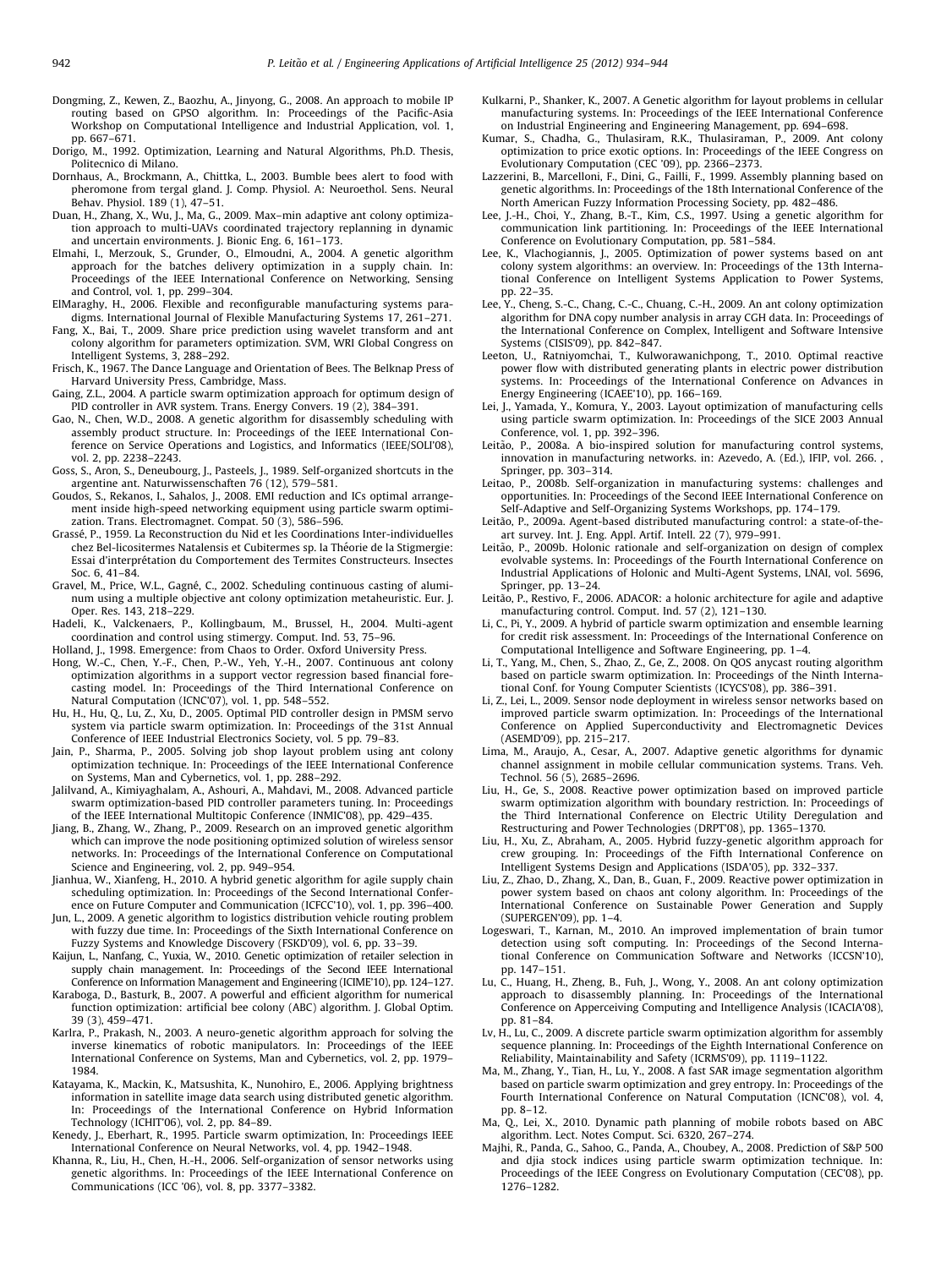- <span id="page-9-0"></span>Malisia, A., Tizhoosh, H., 2006. Image thresholding using ant colony optimization. In: Proceedings of the Third Canadian Conference on Computer and Robot Vision, pp. 26–31.
- Marinakis, Y., Marinaki, M., Dounias, G., 2008a. Particle swarm optimization for pap-smear diagnosis. Expert Syst. Appl. 35, 1645–1656.
- Marinakis, Y., Marinaki, M., Zopounidis, C., 2008b. Application of ant colony optimization to credit risk assessment. New Math. Nat. Comput. (NMNC) 4 (01), 107–122 (World Scientific Publishing Co. Pte. Ltd.).
- Markus, A., Vancza, T.K., Monostori, L., 1996. A market approach to holonic manufacturing. Ann. CIRP 45, 433–436.
- Massotte, P., 1995. Self-organization: a new approach to improve the reactivity of the production systems. In: Proceedings of the IEEE International Conference on Emergent Technologies for Factory Automation, pp. 23–32.
- Matlock, A., Holsapple, R., Schumacher, C., Hansen, J., Girard, A., 2009. Cooperative defensive surveillance using unmanned aerial vehicles. In: Proceedings of the American Control Conference (ACC'09), pp. 2612–2617.
- Maulik, U., 2009. Medical image segmentation using genetic algorithms. Trans. Inf. Technol. Biomed. 13 (2), 166–173.
- Meng, Y., 2006. A swarm intelligence based algorithm for proteomic pattern detection of ovarian cancer. In: Proceedings of the IEEE Symposium on Computational Intelligence and Bioinformatics and Computational Biology (CIBCB'06), pp. 1–7.
- 
- Miller, P., 2007. The Genius of Swarms, National Geographic, July. Montana, D., Bidwell, G., Vidaver, G., Herrero, J., 1999. Scheduling and route selection for military land moves using genetic algorithms. In: Proceedings of the Congress on Evolutionary Computation (CEC'99), vol. 2, pp. 1118–1123.
- Moore, S., Sinclair M., 1999. Design of routing tables for a survivable military communications network using genetic algorithms. In: Proceedings of the
- Congress on Evolutionary Computation (CEC'99), vol. 3, pp. 1788–1795. Moudada, F., Bonani, M., Magnenat S., Guignard, A., Floreano, D., 2004. Physical connections and cooperation in swarm robotics. In: Proceeding of the Eighth Conference on Intelligent Autonomous Systems, pp. 53–60.
- Munirajan, V., Sahin, F., Cole, E., 2004. Ant colony optimization based swarms: implementation for the mine detection application. In: Proceedings of the IEEE International Conference on Systems, Man and Cybernetics, vol. 1, pp. 716–721.
- Muraleedharan, R., Osadciw, L., 2009. An intrusion detection framework for sensor networks using ant colony. In: Proceedings of the 43rd Asilomar Conference on Signals, Systems and Computers, pp. 275–278.
- Ning, L., Fei, L., Debao, S., Chang, H., 2004. Particle swarm optimization for constrained layout optimization. In: Proceedings of the Fifth World Congress on Intelligent Control and Automation (WCICA'04), vol. 3, pp. 2214–2218.
- Niu, X., Qiu, Y., Tong, S., 2007. Application of particle swarm system as a novel parameter optimization technique on spatiotemporal retina model. In: Proceedings of the 29th Annual International Conference of the IEEE Engineering in Medicine and Biology Society, pp. 5794–5797.
- Nouyan, S., Gross, R., Bonani, M., Mondada, F., Dorigo, M., 2009. Teamwork in selforganized robot colonies. Trans. Evol. Comput. 13, 695–711.
- Ohmori, S., Yoshimoto, K., Ogawa, K., 2010. Solving facility layout problem via particle swarm optimization. In: Proceedings of the Third International Joint Conference on Computational Science and Optimization (CSO'10), vol. 1, pp. 409–413.
- Okino, N., 1993. Bionic manufacturing system. In: Peklenik, J. (Ed.), CIRP Flexible Manufacturing Systems Past–Present–Future, pp. 73–95.
- Parunak, H.V.D., Brueckner, S., 2001. Entropy and self-organization in multi-agent systems. In: Proceedings of the International Conference on Autonomous Agents, Montreal, Canada.
- Pechoucek, M., Marik, V., 2008. Industrial deployment of multi-agent technologies: review and selected case studies. Autonomous Agents Multi-agent Syst. 17 (13), 397–431.
- Peña, J., Upegui, A., Sanchez, E., 2006. Particle swarm optimization with discrete recombination: an online optimizer for evolvable hardware. In: Proceedings of the NASA/ESA Conference on Adaptive Hardware and Systems, pp. 163–170.
- Peng, H., Long, F., Chi, Z., Su, W., 2000. A hierarchical distributed genetic algorithm for image segmentation. In: Proceedings of the 2000 Congress on Evolutionary
- Computation, vol. 1, pp. 272–276. Pessin, G., Osorio, F., Wolf, D., Dias, M., 2009. Genetic algorithm applied to robotic squad coordination. In: Proceedings of the Electronics, Robotics and Automotive Mechanics Conference (CERMA'09), pp. 169–174.
- Pham, D.T., Afify A., Koc, E., 2007a. Manufacturing cell formation using the bees algorithm. In: Proceedings of the IPROMS Innovative Production Machines and Systems Virtual Conference.
- Pham, D.T., Koc, E., Lee, J.Y., Phrueksanant, J., 2007b. Using the bees algorithm to schedule jobs for a machine. In: Proceedings of the Eighth International Conference on Laser Metrology, CMM and Machine Tool Performance, pp. 430–439.
- Qi, E.-S., Chen, J.-Y., Liu, L., 2008. Supply chain partners selection based on RVPK algorithm. In: Proceedings of the Fourth International Conference on Wireless Communications, Networking and Mobile Computing (WiCOM'08), pp. 1–4.
- Qiu, H., Zhou, W., Wang, H., 2009. A genetic algorithm-based approach to flexible job-shop scheduling problem. In: Proceedings of the Fifth International Conference on Natural Computation (ICNC'09), vol. 4, pp. 81–85.
- Railsback, S.F., Lytinen, S.L., Jackson, S.K., 2006. Agent-based simulation platforms: review and development recommendations. Simulation 82 (9), 609–623.
- Ramirez-Rosado, I., Bernal-Agustin, J., 1998. Genetic algorithms applied to the design of large power distribution systems. Trans. Power Syst. 13 (2), 696–703.
- Regue, J.-R., Ribo, M., Garrell, J.-M., Martin, A., 2001. A genetic algorithm based method for source identification and far-field radiated emissions prediction from near-field measurements for PCB characterization. Trans. Electromagn. Compat. 43 (4), 520–530.
- Ren, B., Cheng, L., 2009. SMT automatic optical inspection path planning based on MDSPSO algorithm. In: Proceedings of the International Conference on Computational Intelligence and Natural Computing (CINC'09), vol. 2, pp. 134–137.
- Reynolds, C., 1987. Flocks, herds, and schools: a distributed behavioural model. Comput. Gr. 21 (4), 25–34.
- Sallez, Y., Berger, T., Raileanu, S., Chaabane, S., Trentesaux, D., 2010. Semiheterarchical control of FMS: from theory to application. Eng. Appl. Artif. Intell. 23, 1314–1326.
- Sallez, Y., Berger, T., Trentesaux, D., 2009. A stigmergic approach for dynamic routing of active products in FMS. Comput. Ind. 60, 204–216.
- Samanta, B., Nataraj, C., 2009. Application of particle swarm optimization and proximal support vector machines for fault detection. Swarm Intell. 3 (4), 303–325.
- Sethuram, R., Parashar, M., 2006. Ant colony optimization and its application to boolean satisfiability for digital VLSI circuits. In: Proceedings of the International Conference on Advanced Computing and Communications (ADCOM'06), pp. 507–512.
- Shan, H., Li, S., Huang, J., Gao, Z., Li, W., 2007. Ant colony optimization algorithmbased disassembly sequence planning. In: Proceedings of the International Conference on Mechatronics and Automation (ICMA'07), pp. 867–872.
- Shanks, N., 2001. Modeling biological systems: the Belousov–Zhabotinsky reaction. Found. Chem. 3, 33–53.
- Sharma, S., Mohapatra, R., Biswal, B., Choudhury, B., 2009. Generation of robotic assembly sequence using ant colony optimization. In: Proceedings of the International Conference on Industrial and Information Systems (ICIIS'09), pp. 520–525.
- Shi, D., He, J., Wang, L., 2009. Job shop scheduling problem with a novel particle swarm optimization based on tabu search. In: Proceedings of the International Conference on Artificial Intelligence and Computational Intelligence (AICI'09), vol. 2, pp. 97–100.
- Sim, K.M., Sun, W.H., 2002. Multiple ant-colony optimization for network routing. In: Proceedings of the First International Symposium on Cyber Worlds, pp. 277–281.
- Sinha, A., Aditya, H., Tiwari, M., Chan, F., 2009. Multi-agent based petroleum supply chain coordination: a co-evolutionary particle swarm optimization approach. In: Proceedings of the World Congress on Nature Biologically Inspired Computing (NaBIC'09), pp. 1349–1354.
- Sousa, P., Silva, N., Heikkila, T., Kollingbaum, M., Valckenaers, P., 1999. Aspects of ¨ cooperation in distributed manufacturing systems. In: Proceedings of the Second International Workshop on Intelligent Manufacturing Systems, pp. 695–717.
- Sun, R., Wang, X., Zhao, G., 2008. An ant colony optimization approach to multiobjective supply chain model. In: Proceedings of the Second International Conference on Secure System Integration and Reliability Improvement, pp. 193–194.
- Sun, Z.-G., Teng, H.-F., 2002. An ant colony optimization based layout optimization algorithm. In: Proceedings of the IEEE Region 10 Conference on Computers, Communications, Control and Power Engineering (TENCON'02), vol. 1, pp. 675–678.
- Suva, C., Sousa, I., Sá da Costa, J., Runkler, T., 2004. A multi-agent approach for supply chain management using ant colony optimization. In: Proceedings of the IEEE International Conference on Systems, Man and Cybernetics, vol. 2, pp. 1938–1943.
- Teodorovic, D., 2008. Swarm intelligence systems for transportation engineering:
- principles and applications. Transp. Res.—Part C 16, 651–667. Tewolde, G., Hanna, D., Haskell, R., 2008. Hardware PSO for sensor network applications. In: Proceedings of the Swarm Intelligence Symposium (SIS'08), pp. 1–8.
- Thangaraj, R., Pant, M., Nagar, A., 2009. Maximization of expected target damage value using quantum particle swarm optimization. In: Proceedings of the Second International Conference on Developments in eSystems Engineering (DESE'09), pp. 329–334.
- Tharumarajah, A., 1998. A self-organizing model for scheduling distributed autonomous manufacturing systems. Cybern. Syst. 29 (5), 461–480.
- Tian, J., Yu, W., Xie, S., 2008. An ant colony optimization algorithm for image edge detection. In: Proceedings of the IEEE Congress on Evolutionary Computation, pp. 751–756.
- Toderici, M., Toderici, S., Imecs, M., 2010. Optimization of induction motor control using genetic algorithms. In: Proceedings of the IEEE International Conference on Automation Quality and Testing Robotics, vol. 3, pp. 1–6.
- Tohka, J., Krestyannikov, E., Dinov, I., Graham, A., Shattuck, D., Ruotsalainen, U., Toga, A., 2007. Genetic algorithms for finite mixture model based voxel classification in neuroimaging. Trans. Med. Imaging 26 (5), 696–711.
- Tong, Z., Ning, L., Debao, S., 2004. Genetic algorithm for vehicle routing problem with time window with uncertain vehicle number. In: Proceedings of the Fifth World Congress on Intelligent Control and Automation, vol. 4, pp. 2846–2849.
- Trentesaux, D., 2009. Distributed control of production systems. Eng. Appl. Artif. Intell. 22 (7), 971–978 2009.
- Tsai, J.-T., Chou, J.-H., 2006. Circuit tolerance design using an improved genetic algorithm. In: Proceedings of the Ninth International Conference on Control, Automation, Robotics and Vision (ICARCV'06), pp. 1–6.